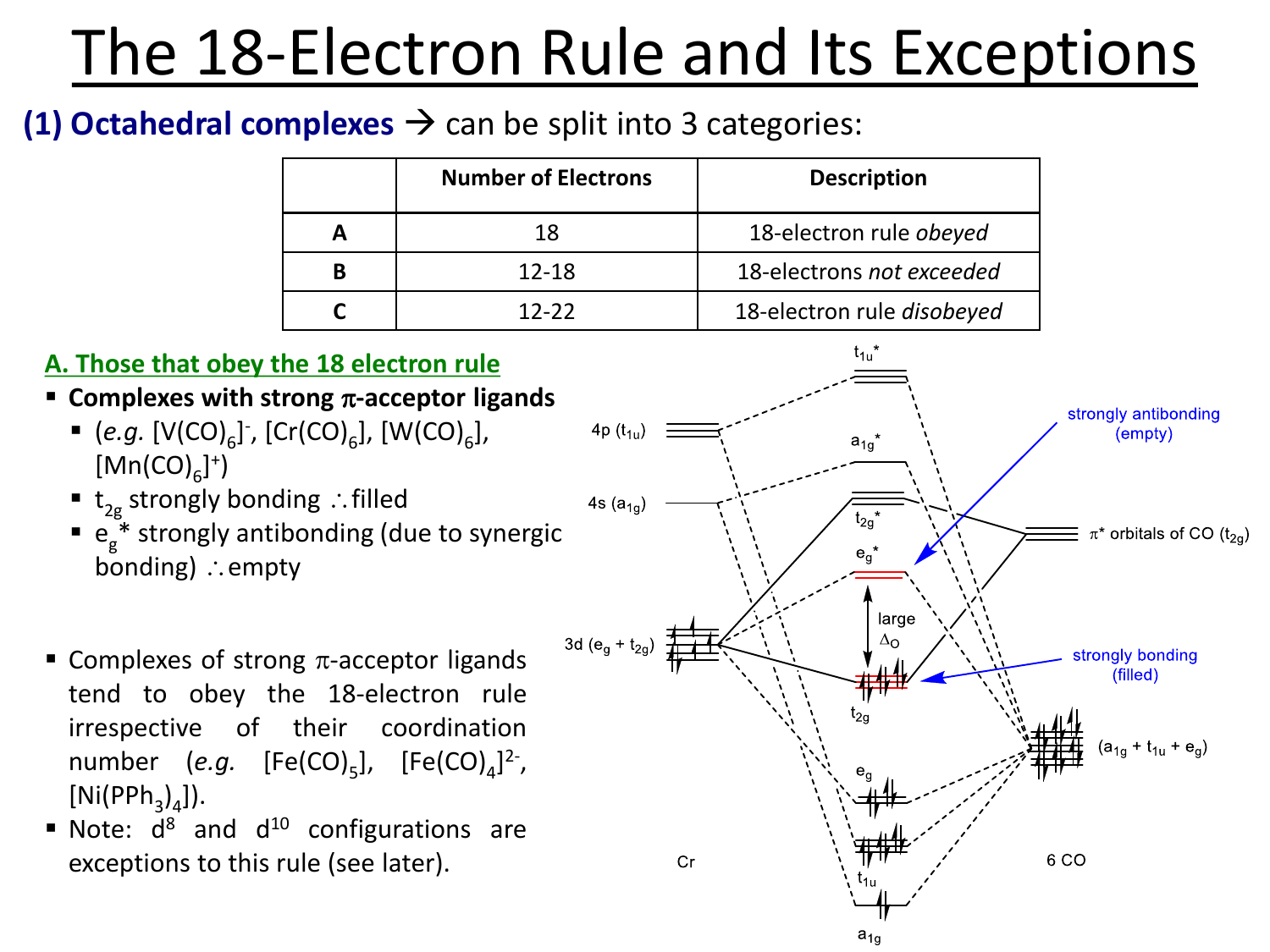#### **B. Octahedral complexes with 12-18 electrons**

- **2 nd and 3rd row TM complexes** (high in the spectrochemical series of metal ions)
- s**-donor or** p**-donor ligands** (low to medium in the spectrochemical series)
- **•** *e.g.*  $[ZrF_6]^{2}$ <sup>-</sup> ( $Zr^{4+}$ ,  $d^0$ , 12 e<sup>-</sup>),  $[PtF_6]^{2}$ <sup>-</sup> ( $Pt^{4+}$ , d<sup>6</sup>, 18 e<sup>-</sup>), [OsCl<sub>6</sub>]<sup>2-</sup> (Os<sup>4+</sup>, d<sup>4</sup>, 16 e<sup>-</sup>),  $[WMe_{6}]$  (W<sup>6+</sup>, d<sup>0</sup>, 12 e<sup>-</sup>),  $[Zr(OH_{2})_{6}]^{3+}$  (Zr<sup>3+</sup>,  $d^1$ , 13  $e^-$ )
	- $\bullet$  t<sub>2g</sub> non-bonding or weakly antibonding (because the ligands are either  $\sigma$ -donors or  $\pi$ -donors)  $\therefore$   $\mathsf{t}_{\mathsf{2g}}$  can contain from 0 to 6 electrons
	- $\bullet$  e<sub>g</sub>\* fairly strongly antibonding (because 2<sup>nd</sup>/3<sup>rd</sup> row TMs bond more effectively to the ligands) $\therefore$   $\mathsf{e_g}^*$  empty



Octahedral,  $\sigma$ -donor ligands (e.g. [WMe<sub>6</sub>])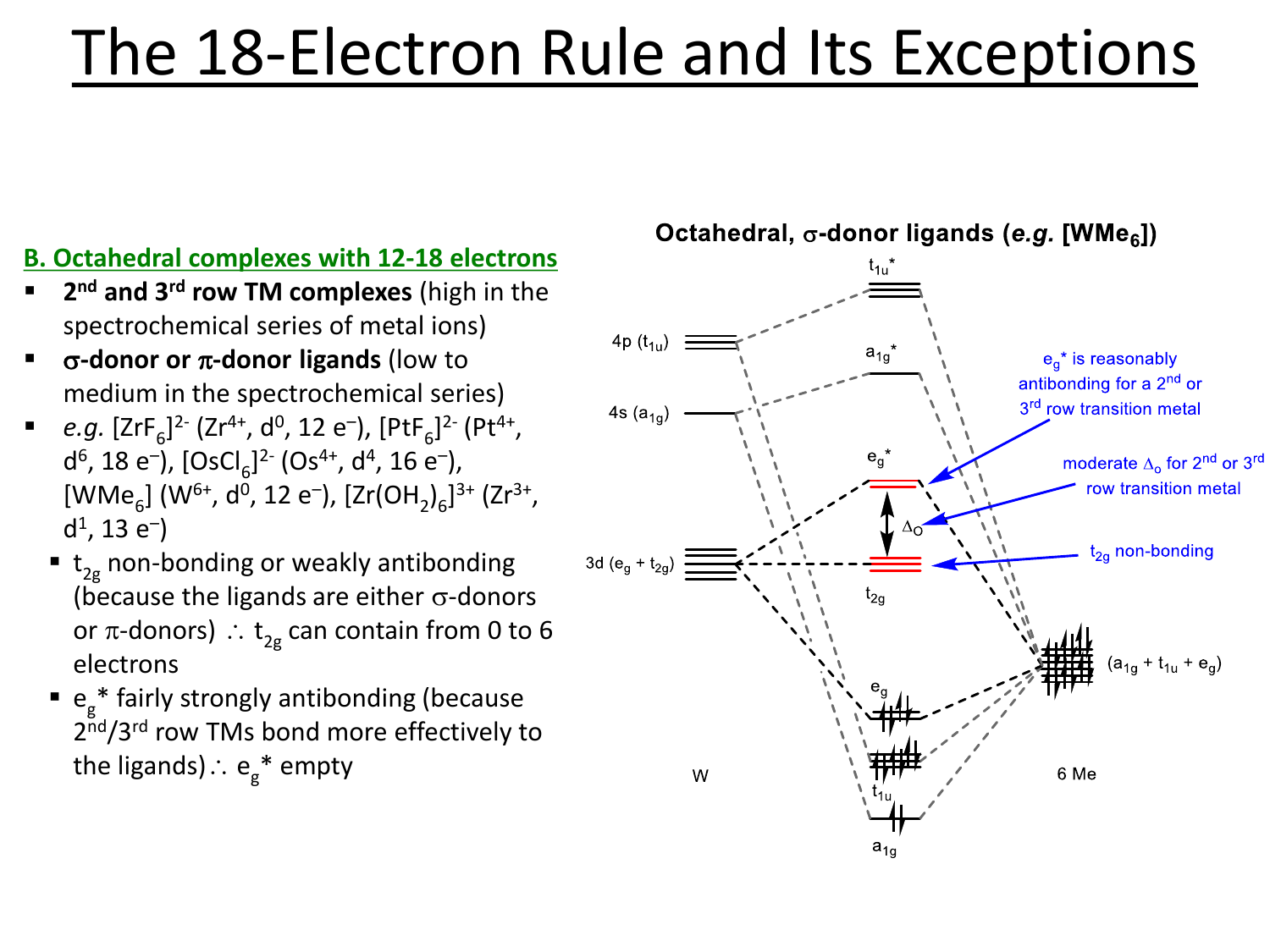#### **C. Octahedral complexes with 12-22 electrons**

- **1 1**<sup>st</sup> **row TM complexes** (low in the spectrochemical series of metal ions)
- **σ-donor or π-donor ligands** (low to medium in the spectrochemical series)
- **•** *e.g.*  $[\text{TiF}_6]^2$ <sup>-</sup>  $(\text{Ti}^{4+}, \text{d}^0, 12 \text{ e}^-)$ ,  $[\text{Co(NH}_3)_6]^{3+}$ (Co<sup>3+</sup>, d<sup>6</sup>, 18 e<sup>-</sup>), [Cu(OH<sub>2</sub>)<sub>6</sub>]<sup>2+</sup> (Cu<sup>2+</sup>, d<sup>9</sup>, 21 e – )
	- $\bullet$  t<sub>2g</sub> non-bonding or weakly antibonding (because the ligands are either  $\sigma$ -donors or  $\pi$ -donors)  $\mathrel{\mathop:}$   $\mathsf{t}_{\mathsf{2g}}$  can contain from 0 to 6 electrons
	- $\bullet$  e<sub>g</sub>\* only weakly antibonding (because 1<sup>st</sup> row TMs don't bond as effectively to the ligands)  $\therefore$ e $_{\mathrm{g}}$ \* can contain from 0 to 4 electrons

Octahedral,  $\pi$ -donor ligands (e.g. [Cu(OH<sub>2</sub>)<sub>6</sub>]<sup>2+</sup>)

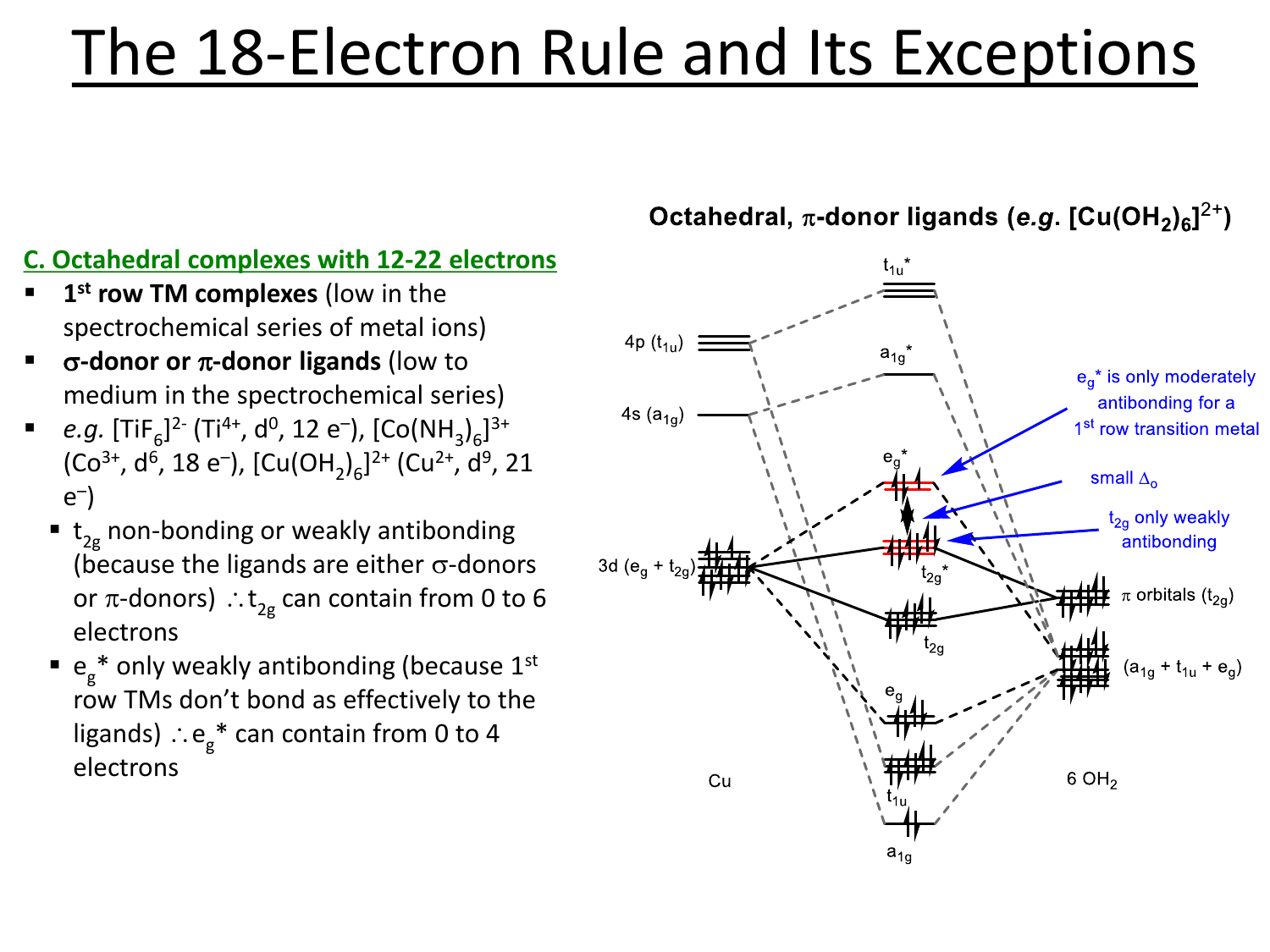### **(2) Tetrahedral complexes**:

- Tetrahedral complexes cannot exceed 18 electrons because there are no low lying MOs that can be filled to obtain tetrahedral complexes with >18 electrons. In addition, a transition metal complex with the maximum of 10 d-electrons, will receive 8 electrons from the ligands  $\rightarrow$  a total of 18 electrons.
- $\blacksquare$   $\Delta_{\text{t}}$  is small (~4/9  $\Delta_{\text{o}}$ ), so there is no particular preference for the e or  $\bm{{\mathsf{t}}}_2$ orbitals to be filled (can have 8-18 electrons) – similar to class C octahedral complexes.
- *e.g.*  $[Ni(PPh_3)_4]$  (Ni<sup>0</sup>, d<sup>10</sup>, 18-electron complex)

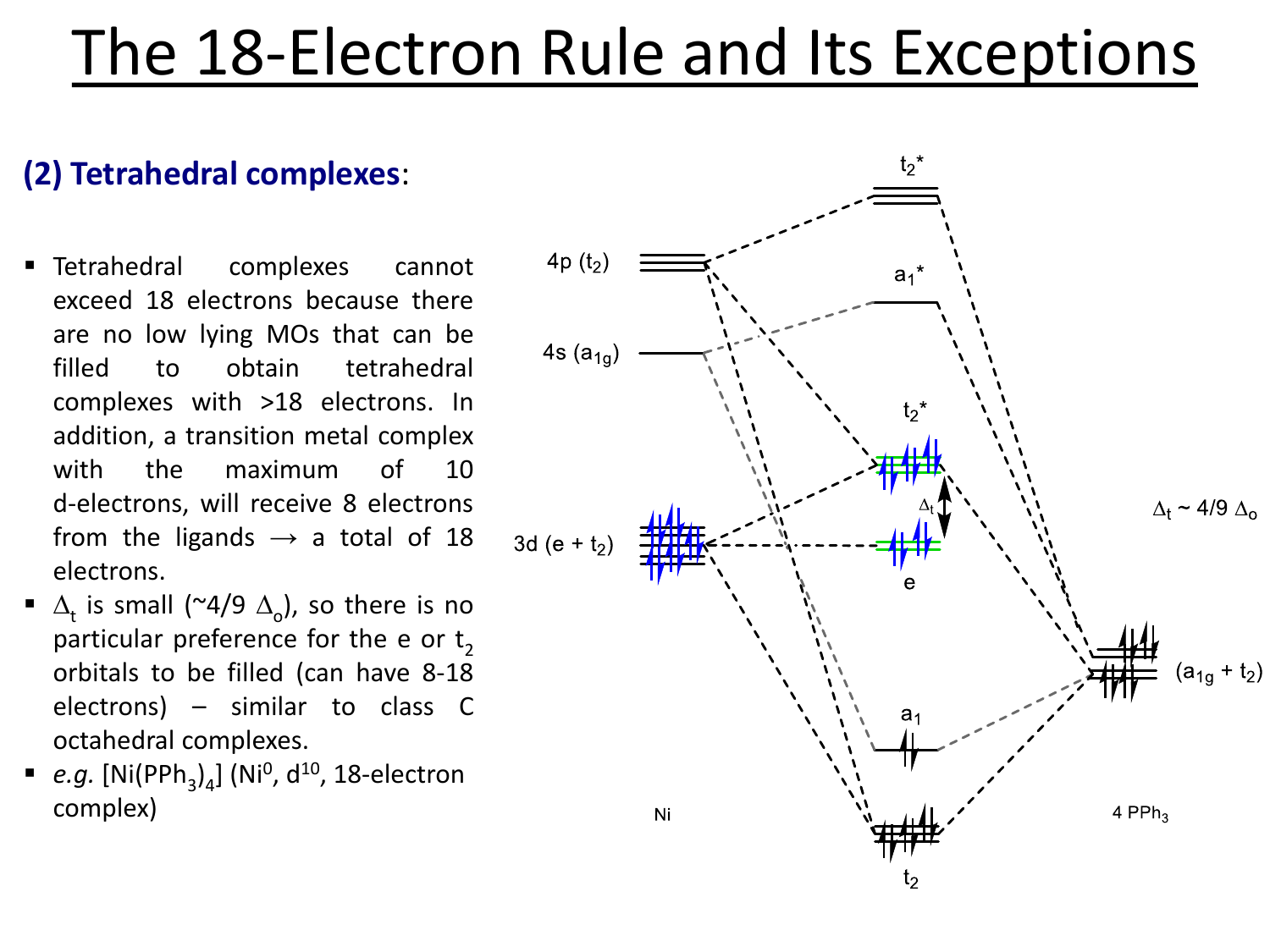### (3) Square planar complexes (d<sup>8</sup>, 16 electrons):

- $\blacksquare$  d<sup>8</sup>-metals with 4 ligands : 16-electron complexes
- Common for metals and ligands high in the spectrochemical series
- **Rh<sup>I</sup> , Ir<sup>I</sup> , PdII , PtII , AuIII** almost always square planar, all of which are highly common oxidation states, except  $Au^{\parallel\parallel}$ , which is quite oxidizing.
- $Ni<sup>II</sup>$  can be square planar, but only with strong  $\pi$ -acceptor ligands (because 1<sup>st</sup> row TMs are lower in the spectrochemical series than  $2^{nd}$  or  $3^{rd}$  row TMs).
- Co<sup>l</sup> is almost never square planar because it is a first row transition metal in a low oxidation state (very low in the spectrochemical series for metals).
- d<sup>8</sup> Cu<sup>III</sup> and Ag<sup>III</sup> complexes are extremely rare and highly oxidising.
- $\blacksquare$  d<sup>8</sup> Ru<sup>0</sup> and Os<sup>0</sup> are not square planar (2<sup>nd</sup> and 3<sup>rd</sup> row TMs but low in the spectrochemical series of metals because their oxidation state is zero).
- Cu<sup>II</sup> d<sup>9</sup> complexes are sometimes square planar (e.g.  $[Cu<sup>II</sup>(py)<sub>4</sub>]<sup>2+</sup>$  – this may be considered an extreme form of Jahn-Teller distortion.

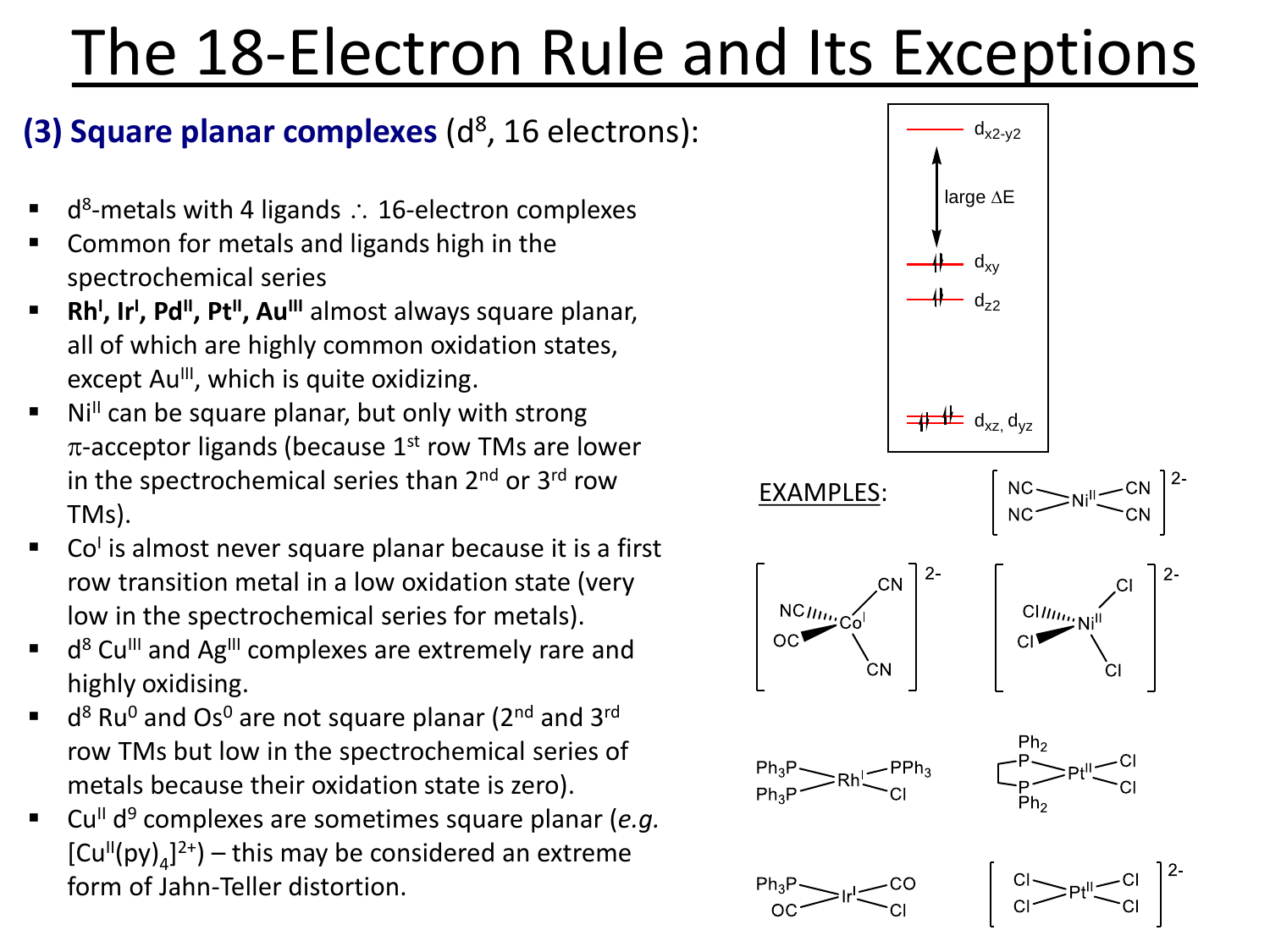linear covalent bonds

### **(4) Linear complexes** (d<sup>10</sup>, 14 electrons):

- $\blacksquare$  d<sup>10</sup> metals with 2 ligands : 14-electron complexes
- Common for Ag<sup>1</sup>, Au<sup>1</sup> and Hg<sup>II</sup>
- Less common for Cu<sup>I</sup>, Zn<sup>II</sup> and Cd<sup>II</sup>
- $\blacksquare$  For d<sup>10</sup> complexes, there is a relatively small energy difference between the d, s and p orbitals (e.g. 5d, 6s and 6p for Au<sup>I</sup>).
- **This permits extensive hybridization between the**  $d_{z2}$ **, s and**  $p_z$  **orbitals as** shown below:



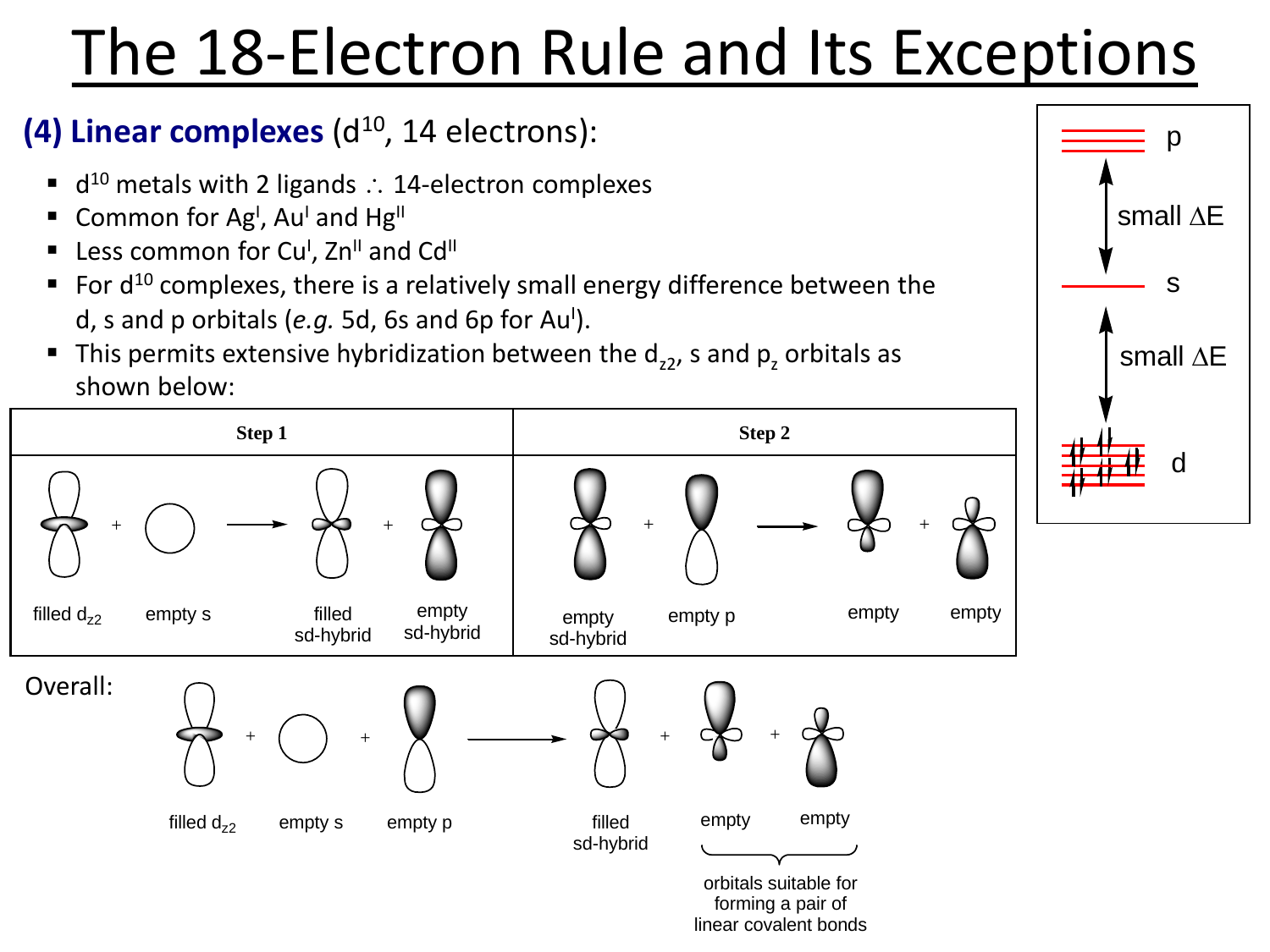### **(4) Linear complexes** (d<sup>10</sup>, 14 electrons):

- More common for group 11 (Cu, Ag, Au) than group 12 (Zn, Cd, Hg) because the energy difference between the d, s and p-orbitals is smaller for group 11.
- More common for the heavier elements (Ag<sup>I</sup>, Au<sup>I</sup>, Hg<sup>II</sup>).
- *e.g.* [Ag(CN)<sub>2</sub>]<sup>−</sup>, [Ag(NH<sub>3</sub>)<sub>2</sub>]<sup>+</sup>, [Cu(NH<sub>3</sub>)<sub>2</sub>]<sup>+</sup>, [(R<sub>3</sub>P)AuCl], [HgMe<sub>2</sub>], [CdMe<sub>2</sub>], [ZnMe<sub>2</sub>]
- However, there are also lots of tetrahedral complexes of Ag<sup>I</sup>, Au<sup>I</sup>, Cu<sup>I</sup>, Zn<sup>II</sup>, Cd<sup>II</sup> and Hg<sup>II</sup> (e.g. 14 e<sup>-</sup> linear [(R<sub>3</sub>P)AuCl] + 2 PR<sub>3</sub>  $\leftrightarrow$  18 e<sup>-</sup> tetrahedral [(R<sub>3</sub>P)<sub>3</sub>AuCl]).



- Distribution of coordination numbers for crystallographically characterized Cu<sup>i</sup>, Ag<sup>i</sup>, and Au<sup>i</sup> compounds as found in the Cambridge Structural Database.
- Alvarez, S. *et al.*, *J. Am. Chem. Soc.* **2004**, 1465-1477.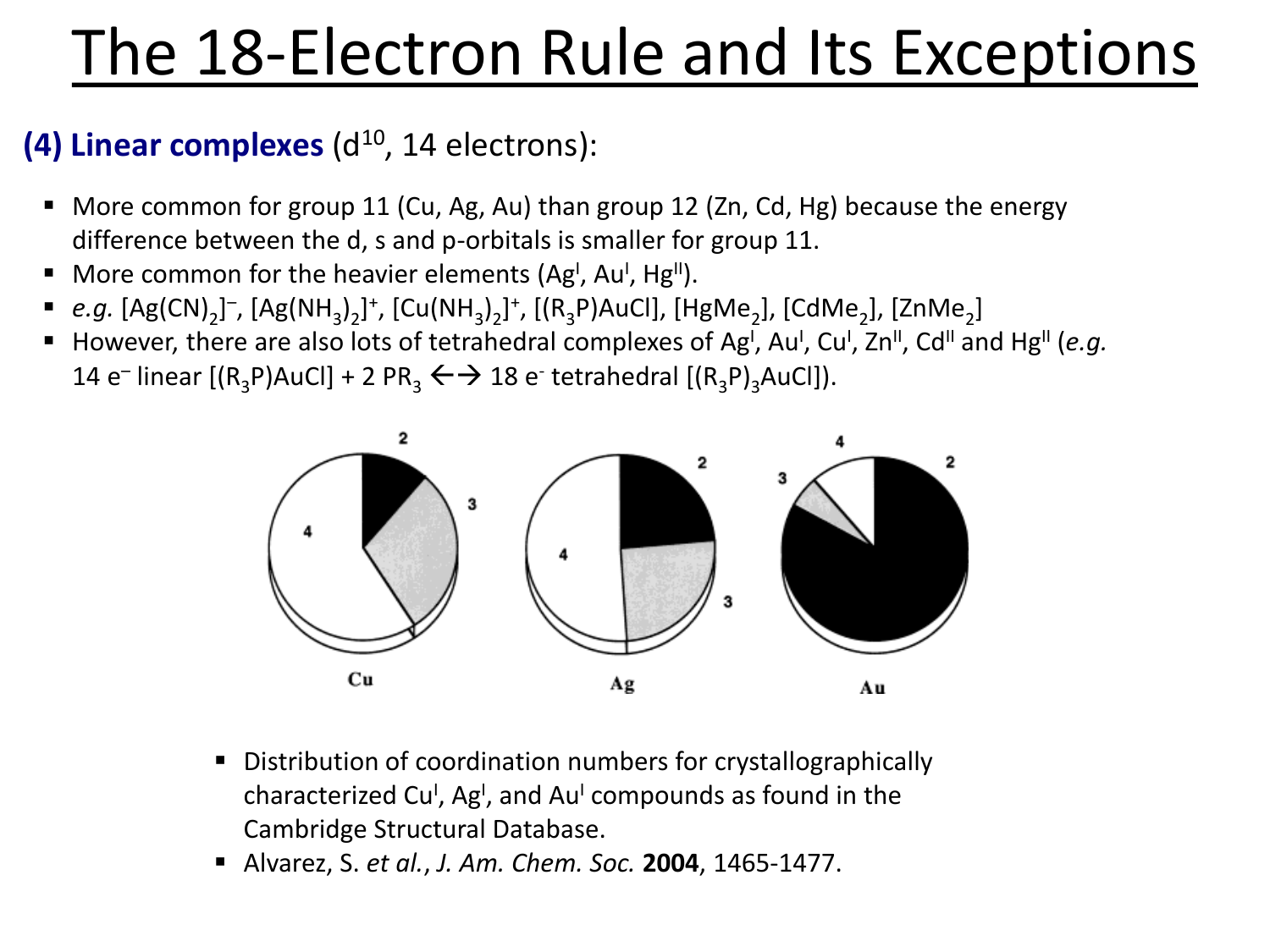### **(5) Steric effects and early transition metal complexes**:

■ Steric effects can produce low-coordinate (not many ligands) complexes which often have <18 electrons.



■ For early-mid transition metals (e.g. d<sup>o</sup> metals) it is often not possible to fit the number of ligands around the metal that would be required to reach an electron count of 18.